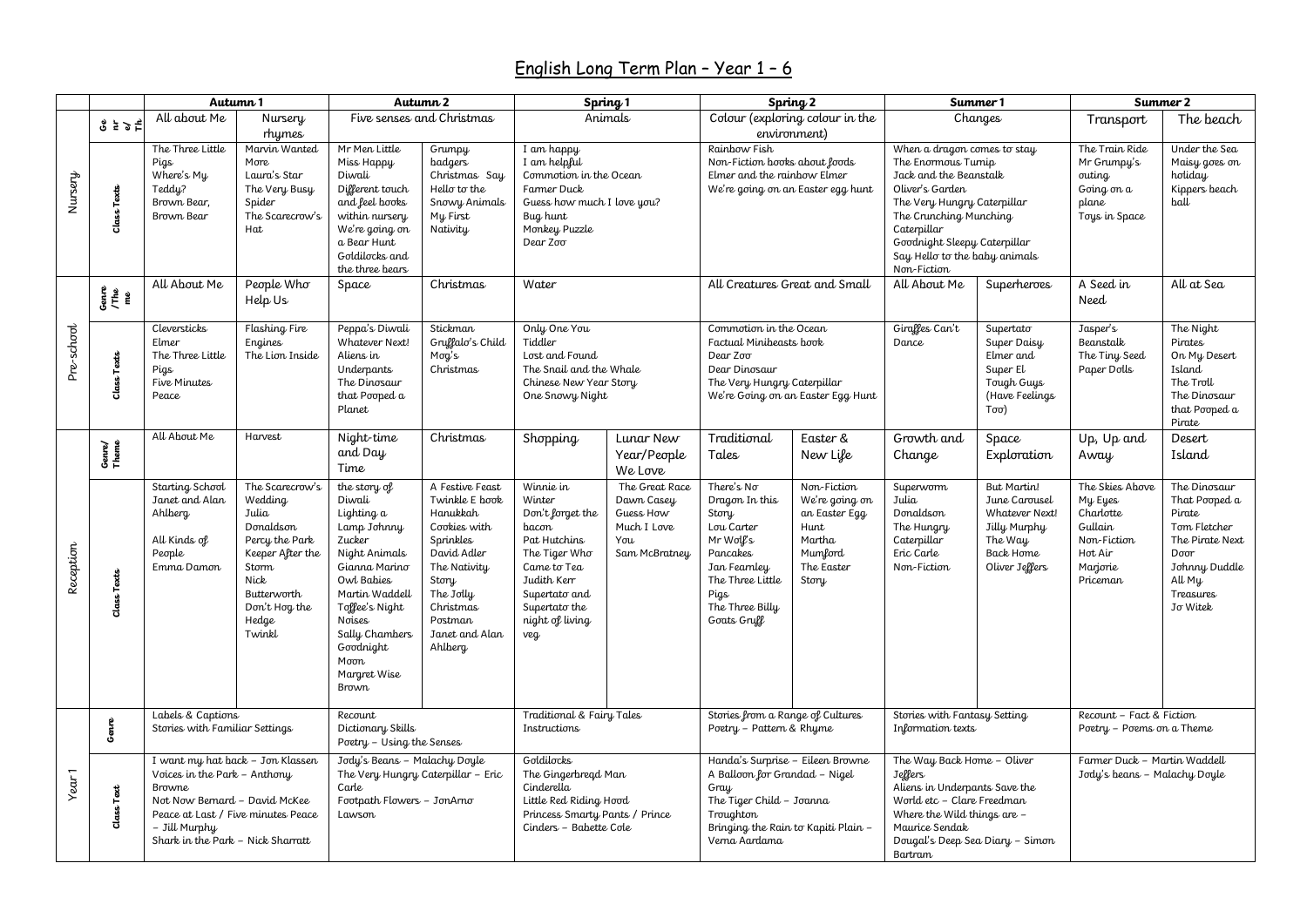|                      | Satellite<br>Texts /<br>www sites<br>Suggested: | Labels & captions taken from<br>environmental print.                                                                                         | Five Little Senses<br>The Magic Box - Kit Wright<br>Sensational - Roger McGough<br>A First Poetry Book - Pie Corbett                                             | Sticky Little Fingers - Jane Frere<br>Float - Daniel Miyares<br>How to look after your hamster -<br>Colin Hawkins                               | Anno's Journey - Mitsumaso Anno<br>Giraffes Can't Dance - Giles<br>Andreae<br>Room on the Broom/Stick man /<br>Wriggle & Roar etc Julia<br>Donaldson<br>Not last night but the night before<br>- Colin McNaughton | The Emperor's egg - Martin<br>Jenkins<br>Green and Croaky - Moira<br><b>Butterfield</b><br>Any information texts linking to<br>other curriculum areas       | Families - Michael Rosen<br>Commotion in the ocean - Giles<br>Andreae<br>www.michaelrosen.co.uk<br>www.poemhunter.com                                                           |
|----------------------|-------------------------------------------------|----------------------------------------------------------------------------------------------------------------------------------------------|------------------------------------------------------------------------------------------------------------------------------------------------------------------|-------------------------------------------------------------------------------------------------------------------------------------------------|-------------------------------------------------------------------------------------------------------------------------------------------------------------------------------------------------------------------|-------------------------------------------------------------------------------------------------------------------------------------------------------------|---------------------------------------------------------------------------------------------------------------------------------------------------------------------------------|
| Year 2               | Genre                                           | 1. Stories with Familiar Setting<br>2. Traditional Stories                                                                                   | 1.Information Texts<br>2. Poetry - Patterns on a Page                                                                                                            | 1. Different stories by the Same<br>Author<br>2. Explanations                                                                                   | 1.Instructions<br>2. Poetry – Really Looking                                                                                                                                                                      | 1. Significant Authors<br>Non-Chronological Reports                                                                                                         | Poetry - Silly Stuff<br>Revisit & Consolidation of any<br><b>Genres</b>                                                                                                         |
|                      | Class Text                                      | Gorilla - Anthony Browne<br>I was a Rat! - Philip Pullman<br>Dogger - Shirley Hughes<br>The True Story of the 3 Little Pigs<br>– Jon Sciezka | The Owl Who Was Afraid of the<br>Dark - Jill Tomlinson & Paul<br>Howard                                                                                          | Anne Fine<br>Julia Donaldson<br>Nick Butterworth<br>Shirley Hughes                                                                              | The Tin Forest - Helen Ward<br>Honey Biscuits - Meredith Hooper                                                                                                                                                   | The diary of a killer cat $-$ Anne<br>Fine<br>Fantastic Mr Fox - Roald Dahl<br>Dick King Smith<br>Jill Murphy<br>Allan Ahlberg                              | Incredible You - Rhys Brisenden                                                                                                                                                 |
|                      | Suggested<br>Satellite Texts /<br>www sites     | The Gingerbread Man<br>Jack and the Beanstalk<br>Cinderella<br>Goldilocks<br>The Three little pigs                                           | First News<br>Any information texts<br>Don't forget the Bacon - Pat<br>Hutchins<br>The Highway Rat – Julia<br>Donaldson                                          | From Puppy to dog - Jillian<br>Powell<br>What were castles for? - Phil<br>Roxbee Cox                                                            | Where my Wellies take me -<br>Michael & Clare Morpurgo                                                                                                                                                            | Find out about the body - Anita<br>Ganeri<br>Wind and us - Jillian Powell                                                                                   | Don't put mustard in the custard -<br>Michael Rosen<br>Please Mrs Butler - Allan Ahlberg                                                                                        |
| $\sqrt{2}$<br>Year 3 | Genre                                           | Stories with Familiar Settings<br>Reports                                                                                                    | Myths<br>Poetry - Poems to Perform                                                                                                                               | Mystery<br>Instruction                                                                                                                          | Adventure Stories<br>Poetry - Shape Poetry &<br>Calligrams                                                                                                                                                        | Dialogues & Plays<br>Information                                                                                                                            | Poetry - Language Play<br>Authors                                                                                                                                               |
|                      | <b>Class Text</b>                               | Voices in the Park - Anthony<br><b>Browne</b><br>Enchantment in the Garden -<br>Shirley Hughes<br>Born to Run - Michael Morpurgo             | Greek Myths - Ann Turnball<br>The children's book of Myths and<br>Legends - Ronne Randall<br>Norse Myths: Tales of Odin, Thor &<br>Loki - Kevin Crossley-Holland | Krindlekrax - Phillip Ridley<br>The Haunting of Pip Parker - Anne<br>Fine<br>The Tunnel - Anthony Browne                                        | You're a bad man Mr Gum! -<br>Andy Stanton<br>Gangsta Granny - David Walliams<br>Stormbreaker - Anthony Horowitz                                                                                                  | Little Mouse's Big Book of Fears -<br>Emily Gravett<br>The Iron Man - Ted Hughes<br>The Turbulent Term of Tyke Tyler -<br>Gene Kemp                         | David Walliams/Andy<br>Stanton/Anne Fine/Anthony<br>Horowitz/Michael<br>Morpurgo/Anthony Browne/Simon<br>Bartram/Ted Hughes<br>Choose a different one to one<br>already covered |
|                      | Suggested<br>Satellite Texts /<br>www sites     | The human Body - Penny Coltman<br>Great Little Facts - Clare Oliver                                                                          | http://muths.e2bn.org<br>I've got a poem for you - John<br>Foster<br>Perform me a poem - Frances Reed                                                            | Link instruction to other areas of<br>the curriculum                                                                                            | What shape is a poem? - Paul<br>Cookson<br>Doodle Dandies: Poems that take<br>shape - J.Patrick Lewis                                                                                                             | Play Time: Plays for all ages -<br>Julia Donaldson<br>The BFG: A set of plays - Roald<br>Dahl<br>Link information books to other<br>areas of the curriculum | Raps, Riddles & Concrete - Pie<br>Corbett<br>Utter Nonsense - Lewis Carroll                                                                                                     |
| $\sqrt{2}$           | ت<br>معر<br>م                                   | Stories with Historical Setting<br><b>Newspapers</b>                                                                                         | Stories in Imaginary Worlds<br>Magazines                                                                                                                         | Stories from Other Cultures<br>Explanation                                                                                                      | Information - Advertisements<br>Poetry - Creating Images                                                                                                                                                          | Issues & Dilemmas<br>Plays                                                                                                                                  | Formal Persuasive Texts<br>Poetry - Exploring Form                                                                                                                              |
|                      | <b>Class Text</b>                               | Journey to the River Sea - Eva<br>Ibbotson<br>The Butterfly Lion - Michael<br>Morpurgo<br>Street Child - Berlie Doherty                      | The Lion, the Witch and the<br>Wardrobe - C.S.Lewis<br>The Butterfly Lion - Michael<br>Morpurgo<br>Street Child - Berlie Doherty                                 | Number 1 car spotter - Atinuke<br>Cloud Tea Monkeys - Mal Peet<br>Grogory Cool – Caroline Binch<br>Grandpa Chatterji - Jamila Gavin             | Love That Dog - Sharon Creech<br>The Inventions of Hugo cabret -<br>Brian Selznick                                                                                                                                | Bills New Frock - Anne Fine<br>Mr Stink - David Walliams<br>The Angel of Nitshill Road                                                                      |                                                                                                                                                                                 |
|                      | Suggested<br>Satellite Texts /<br>www sites     | First News<br>www.bbc.co.uk/newsround                                                                                                        | www.nationalgeographic<br>kids.co.uk<br>www.magazine.co.uk/kids-<br>magazines<br>Julius Zebra - Gary Northfield                                                  | Link explanation to other areas of<br>the curriculum<br>Until I met Dudley - Roger<br>McGough<br>www.howstuffworks.com<br>www.totallyabsurd.com | Examples of information from<br>everyday life<br>The Works - Pie Corbett<br>POO - Nicola Davies                                                                                                                   | Bills New Frock - Anne Fine<br>Bombs and Blackberries - Julia<br>Donaldson                                                                                  | Examples from everyday life<br>www.iboard.co.uk<br>The works KS2 - Pie Corbett                                                                                                  |